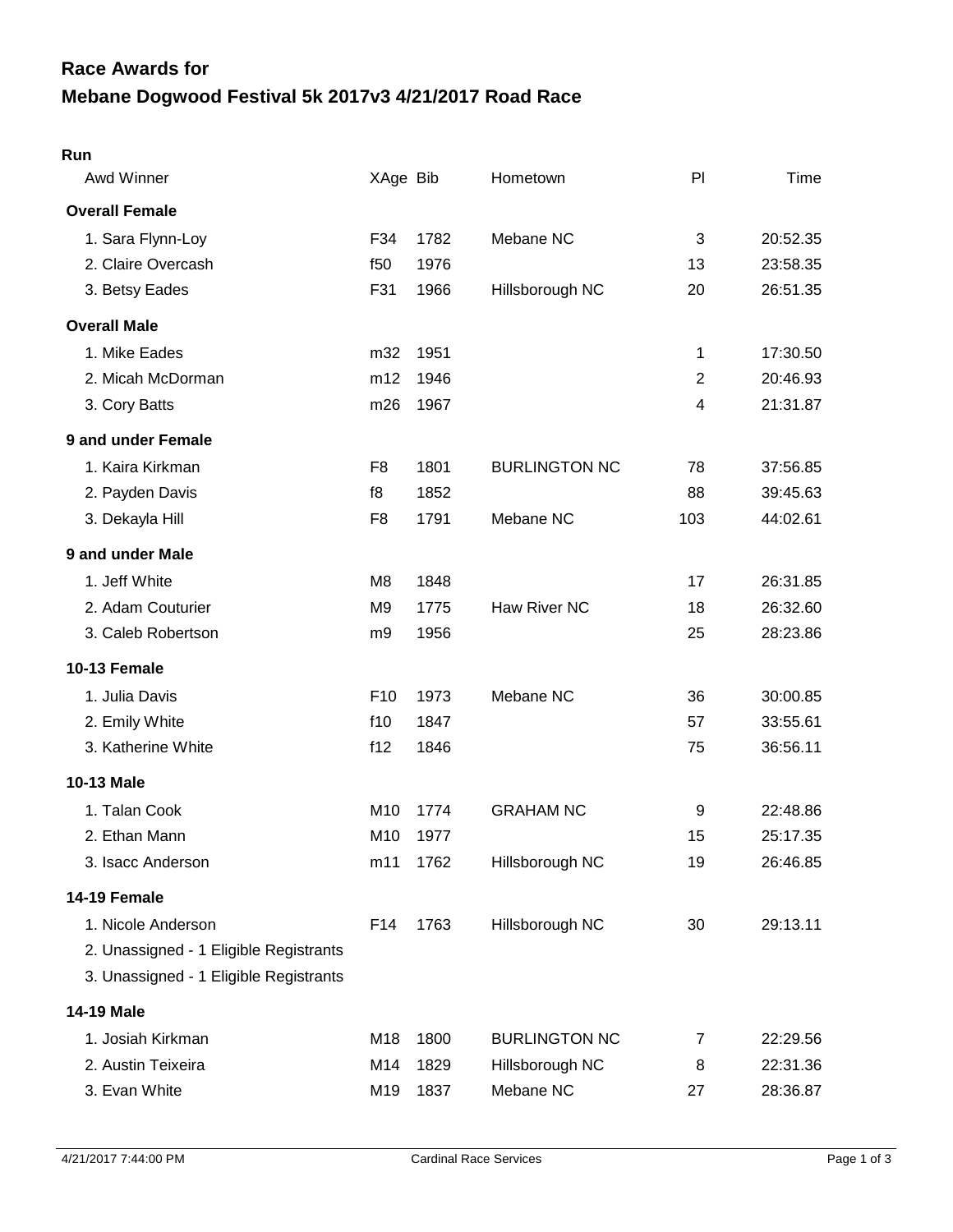## **20-29 Female**

| 1. Haley Winebarger    | f20             | 1965 |                      | 61  | 34:49.11 |
|------------------------|-----------------|------|----------------------|-----|----------|
| 2. Danielle Winebarger | f27             | 1962 |                      | 63  | 35:07.86 |
| 3. Jessica Sykes       | f27             | 1958 |                      | 69  | 36:01.86 |
| 20-29 Male             |                 |      |                      |     |          |
| 1. Duncan McLaurin     | m25             | 1963 |                      | 5   | 21:47.54 |
| 2. Konrad Winkler      | M29             | 1839 | Hillsborough NC      | 42  | 31:27.31 |
| 3. John Busch          | M28             | 1770 | <b>BURLINGTON NC</b> | 90  | 40:38.11 |
| <b>30-39 Female</b>    |                 |      |                      |     |          |
| 1. Kim Rumsey          | F33             | 1814 | Bahama NC            | 39  | 30:43.60 |
| 2. Kristy Tarrant      | F38             | 1828 | Hillsborough NC      | 40  | 30:44.35 |
| 3. Kaylea Yarbrough    | F35             | 1842 | Mebane NC            | 45  | 32:11.79 |
| 30-39 Male             |                 |      |                      |     |          |
| 1. Jeremy Harkins      | M36             | 1787 | Mebane NC            | 21  | 26:54.35 |
| 2. Michael Laws        | M30             | 1802 | Mebane NC            | 34  | 29:52.11 |
| 3. Ant S               | M35             | 1815 | Mebane NC            | 37  | 30:14.85 |
| 40-49 Female           |                 |      |                      |     |          |
| 1. Amy Orange          | F45             | 1806 | Hillsborough NC      | 24  | 28:23.12 |
| 2. Rochelle Sutton     | F48             | 1827 | Hillsborough NC      | 28  | 28:46.78 |
| 3. Susanne Anderson    | F41             | 1764 | Hillsborough NC      | 29  | 28:57.86 |
| 40-49 Male             |                 |      |                      |     |          |
| 1. Ray Hillen          | M49             | 1793 | Mebane NC            | 6   | 21:48.35 |
| 2. David Finch         | m46             | 1856 |                      | 12  | 23:54.60 |
| 3. Scott Medeiros      | M47             | 1803 | <b>Efland NC</b>     | 14  | 24:38.28 |
| <b>50-59 Female</b>    |                 |      |                      |     |          |
| 1. Tammy Gillian       | f52             | 1940 |                      | 26  | 28:26.10 |
| 2. Katrina Smith       | F <sub>52</sub> | 1819 | Mebane NC            | 33  | 29:45.11 |
| 3. Sara Riggle         | f53             | 1975 |                      | 46  | 32:24.86 |
| 50-59 Male             |                 |      |                      |     |          |
| 1. Bruce Smith         | M53             | 1817 | Mebane NC            | 10  | 23:19.11 |
| 2. Kurt Kennard        | M59             | 1796 | <b>GRAHAM NC</b>     | 11  | 23:28.11 |
| 3. Tony Whitaker       | M54             | 1836 | Hillsborough NC      | 16  | 25:42.60 |
| 60-69 Female           |                 |      |                      |     |          |
| 1. Anne Anderson       | f61             | 1941 |                      | 41  | 31:07.62 |
| 2. Sandy Gainey        | F61             | 1783 | <b>GRAHAM NC</b>     | 59  | 34:46.61 |
| 3. Linda Clark         | f61             | 1861 |                      | 100 | 42:52.62 |